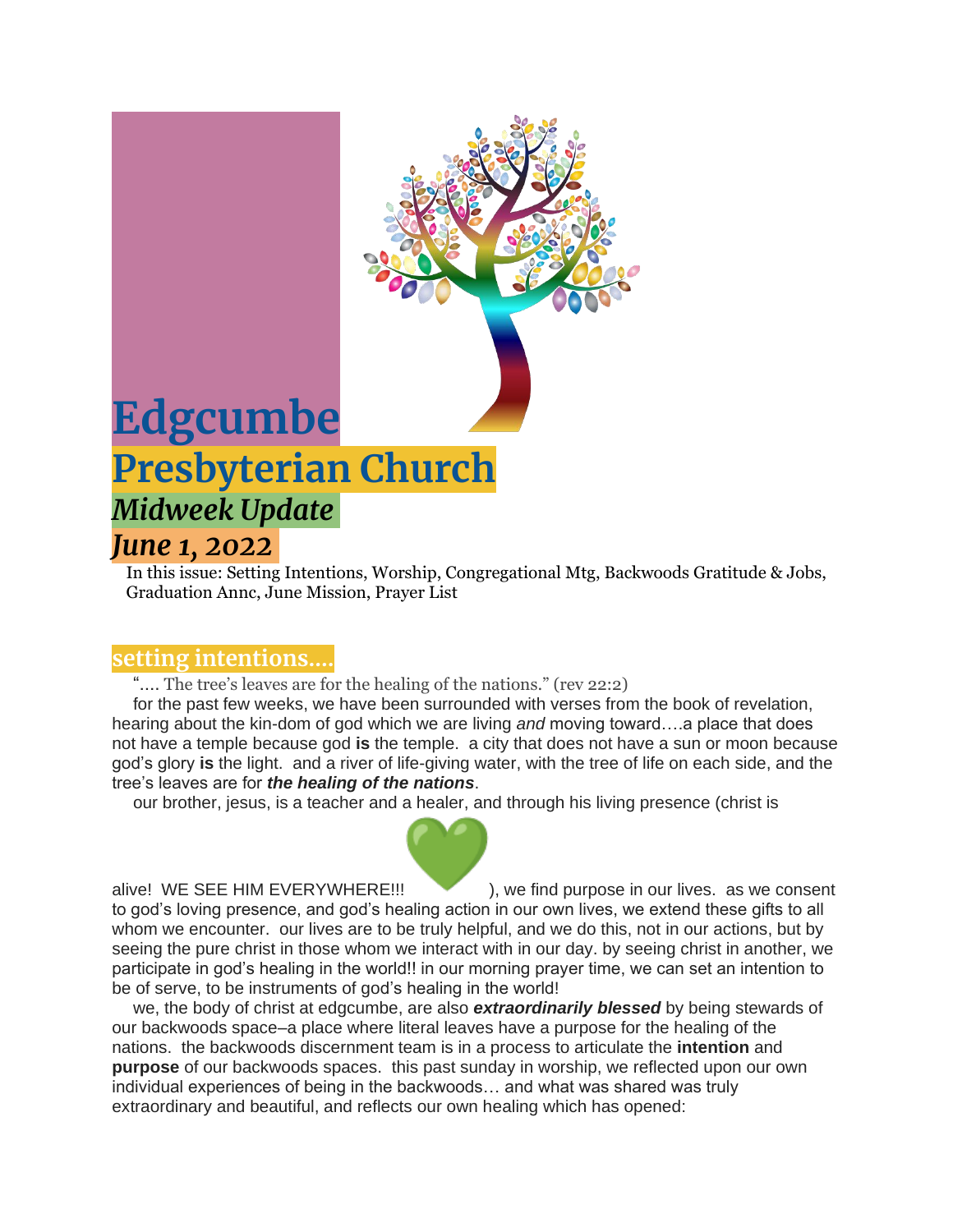- *When I spend time in nature or walk in the backwoods, I can more effortlessly feel at one with God and all that is.*
- *Memories of Deb. Breathing fresh air. Watching the leaves move in the wind. Listening.*
- *I encounter God as I move and rest in nature.*
- *The fact that the woods are there and available (is meaningful to me).*
- *I find the fact that the backwoods is set up for meditation and has 12 stations based on the 12 Steps of AA to be very meaningful.*
- *It gives me a relationship that deepens when I touch and groom. It is similar to currying a horse or brushing a dog. It feels like a deep relationship.*
- *A place in nature to gather with others that is away from the busy world.*
- *The trees. The quiet. A place for beautiful gatherings.*
- *That visitors to the building find peace in the woods. I love this unusual mission.*
- *(What is meaningful?) Silence. Peace.*
- *Most meaningful–a place of community among nature. Especially events taking place in the stage area.*
- *Backwoods is meaningful as a place to BE with myself, God, Mother, Bird, Critter, deer. I am supported and nurtured by trees and sky. By sound. By breath. I am breathing trees. Trees are breathing me.*
- *Meaningful to be with friends and wonderful events.*
- *Most meaningful: preserve nature in the city, and welcoming "neighbors" (who is my neighbor?)*
- *It supports and nurtures me with the quiet, a haven within the city.*
- *It gives me a place to focus in silence and prayer. I am also nurtured by the work days both socially and spiritually.*
- *I am nurtured by the space, beauty, when I care for the woods, and it allows me to connect to the Still Small Voice.*
- *I feel a healing sense of timelessness and sustaining nurture.*
- *Backwoods supports and nurtures me with the quiet space, connecting with the Spirit, opening for my thoughts*
- *I like to notice how nature is so random and so in charge of itself.*

please continue to hold the backwoods discernment team in your prayers as we continue to listen for god's invitation for edgcumbe presbyterian through these particular trees and leaves!



in joy!! pastor luna

### **Worship Coming Up**

Worship this week will be in the sanctuary (and on Zoom) with communion. Immediately after worship we will have a brunch and Plaster House presentation in the parlor (see the annc about June Mission below). All are welcome!

# **Congregational Meeting**:

On June 12, 2022, there will be a meeting of the congregation after church to elect new session members. The terms for Connie Howe-Vielmetti and Ingrid Eggert ended in May of this year. Both have agreed to continue for another term. At the present time there are 5 elders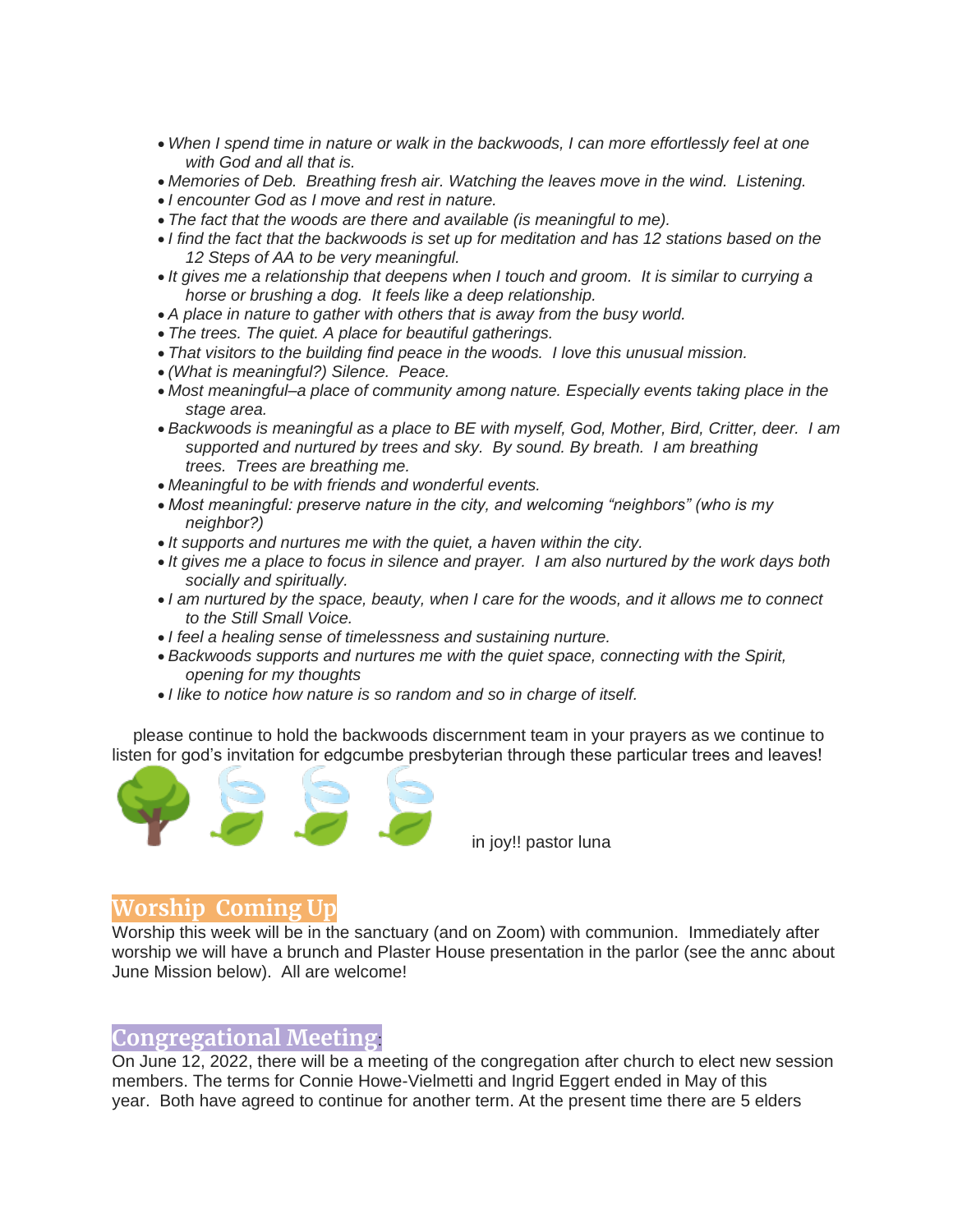serving on session. If anyone in the congregation would like to serve on session, please contact one of the current members: Jay McGregor, Connie Howe-Vielmetti, Rich Schiferl, Ingrid Eggert or Meredith Holt.

Thank you, Meredith Holt

# **From Mission Team–Thank you!!!**

A BIG thank you from the Mission Team to all who helped in the back woods last Saturday!! There were about 15 people who showed up to work (including 5 millennials!). Here's what we got done: 4,078 garlic mustard plants were pulled. 112 buckthorn plants (with roots) were taken out. 184 burdocks were dug from their temporary homes at Edgcumbe.

One tick was found on Pastor Phil. Several mosquitos bit us. There was much laughter and talk. We made huge progress back there! There's more to do, so please watch for the sign-up sheet coming soon to volunteer your time for more eradication and fun.

p.s. the numbers are totally fictitious, but it was a LOT.  $\mathbf{\hat{Z}}$ -Lisa H

## **Backwoods Joyful Stewards**

As we hold the preciousness of the land in our hearts, we are aware that it needs attention. Please consider committing to a certain amount of time a week to:

- pull invasive species OR
- watering, mowing, and/or other maintenance OR
- plant groundcovers, new trees, etc

There will be a sign up sheet coming soon to help get that organized. Pastor Luna is happy to meet with people to work in the backwoods. Send her an email to schedule time!



2022 High School Graduate – **Emir Powell**

From Eleta: Proud mom moment as I announce that my son, Emir Powell (Christopher) is graduating from Humboldt High School with High Honors in English and Social Studies.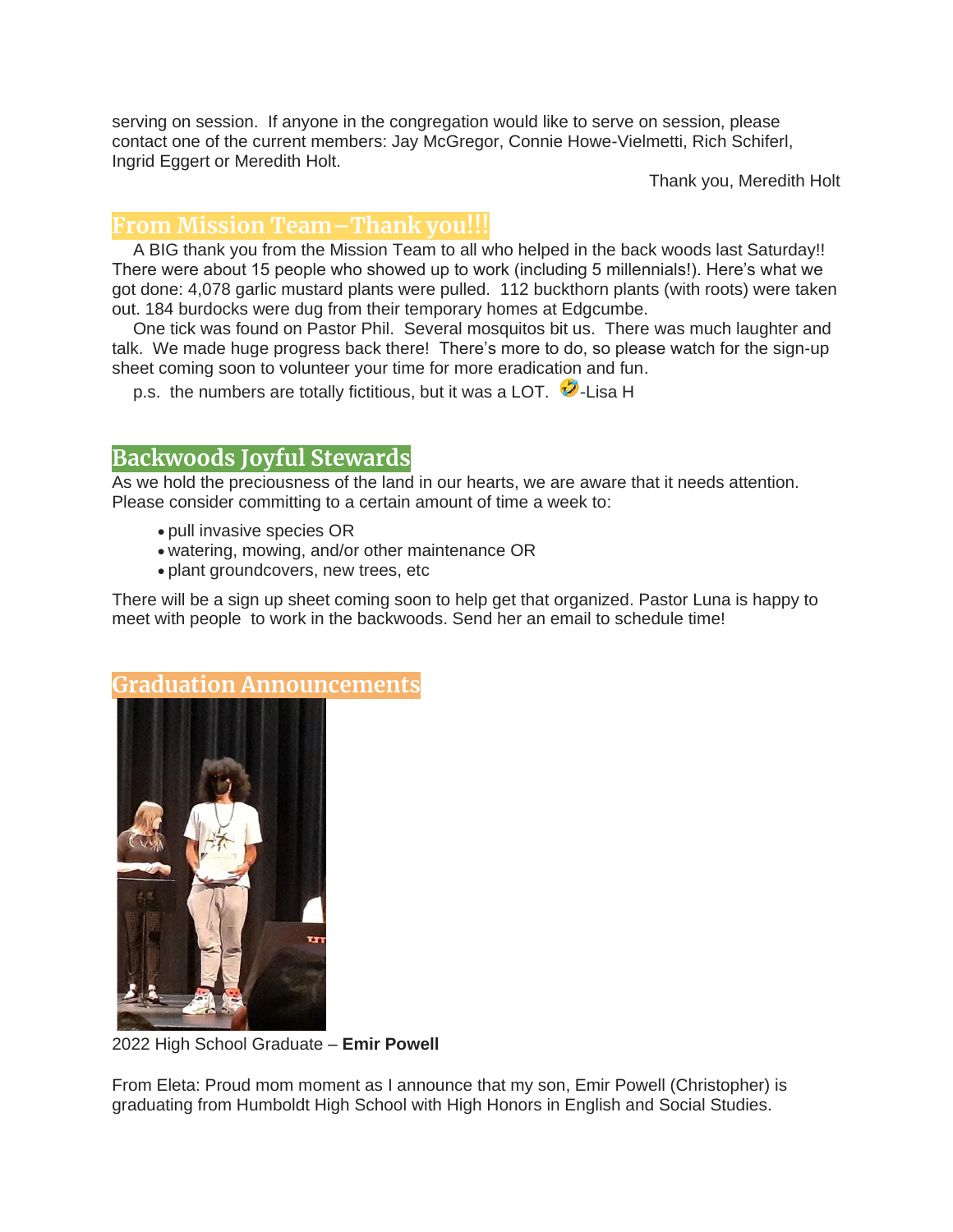We would like to extend an **invitation to all EPC folk** to his **graduation open house** Saturday, June 18, from 2-7 pm at our house (788 Ottawa Ave) on the West Side of St. Paul

P.S. "Emir" means ruler or chief



The EPC community is invited to celebrate the graduation of **Chloe Clary**!

Friday, June 24th 5pm-8pm Historic Streetcar Station 1224 Lexington Pkwy N St Paul, MN 55117 RSVP to Heather Clary at 612.940.3998 or [heatherclary723@gmail.com](mailto:heatherclary723@gmail.com)

**June Mission - Plaster House in Arusha, Tanzania**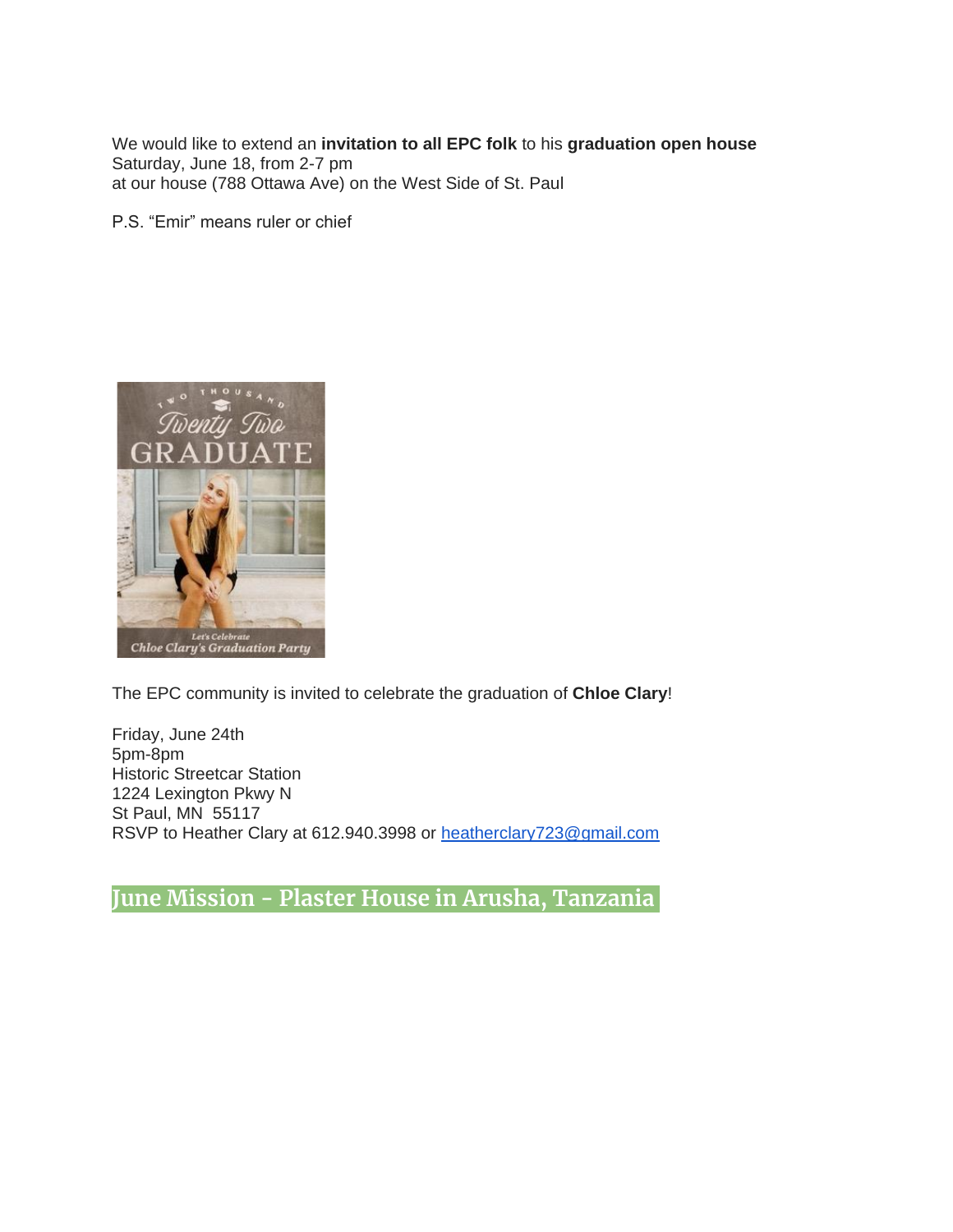

**June 5 After Worship:** Plaster House presentation and salad lunch in Fellowship Room. We will have salads, bread and dessert! Please join us----{optional bring an item to share}.

Our long-time members Ron and Ingrid Eggert will have slides and stories from their many years as missionary doctor and medical servants at Plaster House.

Plaster House provides pre-operative and post-operative care for children in need of orthopedic, plastic and neurosurgery in conjunction with Selian Lutheran Hospital in Arusha, Tanzania. Over 1200 children were cared for in 2021 with over 95% of the cost funded by donors and volunteers. Plaster House has 80 beds, 45 staff and can care for over 100 patients at a time.

The philosophy of this mission is that no child in Tanzania should live with a treatable disability. So Plaster House provides a "High Love, Low Cost" surgical rehabilitation program at the facility in Arusha, northern Tanzania. The children come from families all over Tanzania who are very poor, and often from rural areas. No child is turned away.

Since 2008 more than 5000 children with correctable disabilities have come through welcoming doors to be guided through their transformational, healing journey of assessment, followed by surgery or other treatment and then recovery. They leave with hope and a brighter future.